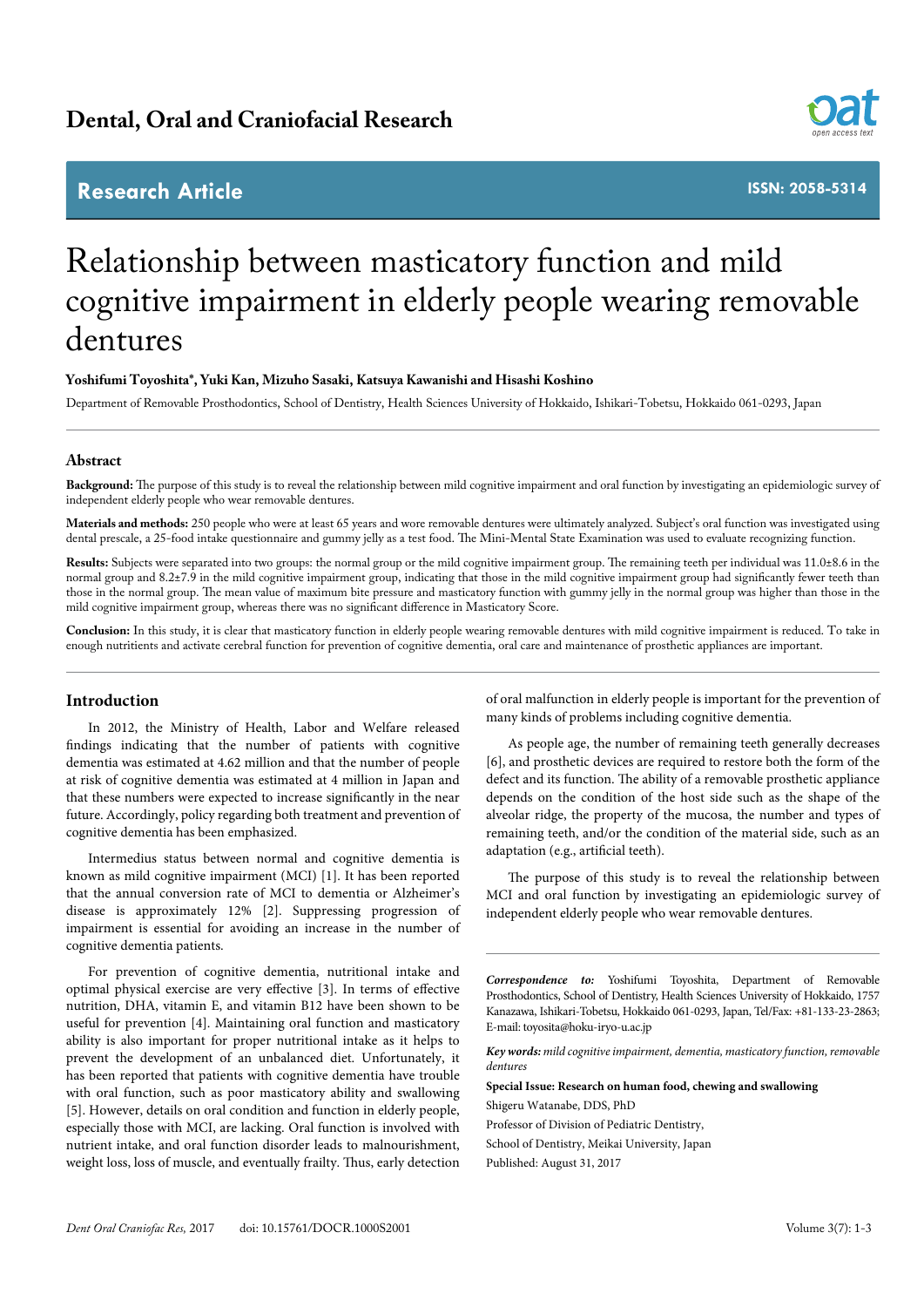# **Materials and methods**

The study was conducted in a town in Hokkaido, Japan with a population of approximately 7000. We sent letters requesting participation in our study to 2244 people who were at least 65 years old and were not receiving care. Three hundred ninety-five people who agreed to participate were evaluated, and 250 people who wore removable dentures were ultimately analyzed.

## **Investigation of oral function**

Remaining teeth and occlusal contact were checked. Subjects were then asked to bite down as hard as they could on a sheet of dental prescale (GC, Tokyo, Japan). The maximum biting pressure was analyzed by Occluser (GC, Tokyo, Japan).

Next, a 25-food intake questionnaire [7] was conducted and a Masticatory Score was calculated. Subjects assessed their own removable dentures using a visual analog scale (VAS) with the following items: satisfaction, suitability, pain, mastication, esthetics, and speech.

Finally, masticatory function of subjects was tested by using gummy jelly containing glucose as a test food [8]. Subjects chewed gummy jelly freely for 20 seconds and then rinsed their mouth with 10 ml water and spit all of the water and all of the crushed gummy jelly into a cup. Glucose eluted from the gummy jelly in the water was determined using an apparatus for measuring glucose density (GC, Tokyo, Japan).

#### **Recognizing function evaluation**

The Mini-Mental State Examination (MMSE) [9] was used to evaluate recognizing function. Subjects who scored from 0 to 26 points were placed in the MCI group and those who scored from 27 to 30 were placed in the normal group.

#### **Statistical analysis**

All data were analyzed by the Student's t test or the Mann-Whitney U test. In all statistical analyses, p<0.05 was considered statistically significant.

# **Ethics committee approval**

This study was approved by the Ethics Committee of the Health Sciences University in Hokkaido.

#### **Results**

Subjects were separated into two groups: the normal group (170 subjects) or the MCI group (80 subjects). A summary is shown in Table 1. The remaining teeth per individual was 11.0±8.6 in the normal group and 8.2±7.9 in the MCI group, indicating that those in the MCI group had significantly fewer teeth than those in the normal group. There was also a significant difference in terms of average age in both of the groups.

Both of the groups were classified using Eichner classification (Figure 1). The normal group had greater occlusal contact than the MCI group did. Naturally fewer people were in Class A because subjects wore removable dentures. The red area, which indicated Class C, is noticeable in the MCI group. Class C accounted for about 70% in the MCI group but less than 60% in the normal group.

On the other hand, in terms of the subjective assessment of removable dentures by the subjects, there was no statistical significant between the groups, but the scores of all six items in the normal group were higher than those in the MCI group (Table 2). Elderly people with MCI tend not to be satisfied by their removable denture.





**Table 1.** Summary of subjects.

|                                        | Normal group<br>$(n=170)$ | <b>MCI</b> group<br>$(n=80)$ |
|----------------------------------------|---------------------------|------------------------------|
| Gender<br>(Male/Female)                | 0.43                      | 0.70                         |
| Average age                            | $75.6 \pm 5.7$            | $78.2 \pm 5.9*$              |
| Mean remaining teeth per<br>individual | $11.0 \pm 8.6$            | $8.2 \pm 7.9*$               |

**Table 2.** Comparison of self-evaluated denture scores by VAS (mean±S.D.).

|              | Normal group<br>$(n=170)$ | <b>MCI</b> group<br>$(n=80)$ |
|--------------|---------------------------|------------------------------|
| Satisfaction | $67.0 \pm 30.1$           | $62.0 \pm 34.4$              |
| Suitability  | $64.1 \pm 33.5$           | $55.5 \pm 37.5$              |
| Pain         | $79.9 \pm 28.1$           | $77.6 \pm 33.2$              |
| Mastication  | $70.9 \pm 30.4$           | $62.9 \pm 37.5$              |
| Esthetics    | $77.1 \pm 24.5$           | 72.9±29.4                    |
| Speech       | $74.8 \pm 28.5$           | $68.5 \pm 34.7$              |

Finally, to determine maximum bite pressure, the Masticatory Score and masticatory function with gummy jelly were analyzed (Figures 2-4). The mean value of maximum bite pressure and masticatory function with gummy jelly in the normal group was higher than those in the MCI group, whereas there was no significant difference in Masticatory Score.

#### **Discussion**

The subjects in the MCI group were older than those in the normal group. It has been reported that as age increases, the ratio of cognitive dementia increases as well [10]. Regarding this point, our results related to age agree with the past studies. The ratio of females was higher in both groups because females probably tend to participate more actively in social events.

The number of remaining teeth in the MCI group was less than that in the normal group. As a prosthetic appliance gets larger due to an increase in the number of missing teeth, masticatory function decreases. Moreover, the function recovered by a prosthetic appliance depends on the status of maintenance of oral hygiene, including of the prosthetic appliance itself. Based on our findings related to remaining teeth, it is clear that maintenance of both teeth and dentures is important for elderly people with MCI. Fewer teeth and larger appliances in the MCI group may be the reason why all points of the MCI group on the VAS scale were lower than those of the normal group.

Masticatory function was also lower in the MCI group based on the gummy jelly results. These findings are probably related to the number of remaining teeth and the status of the prosthetic appliance. Maximum bite pressure was also lower in the MCI group. It has been reported that bite force and masticatory efficiency correlate to each other [11].